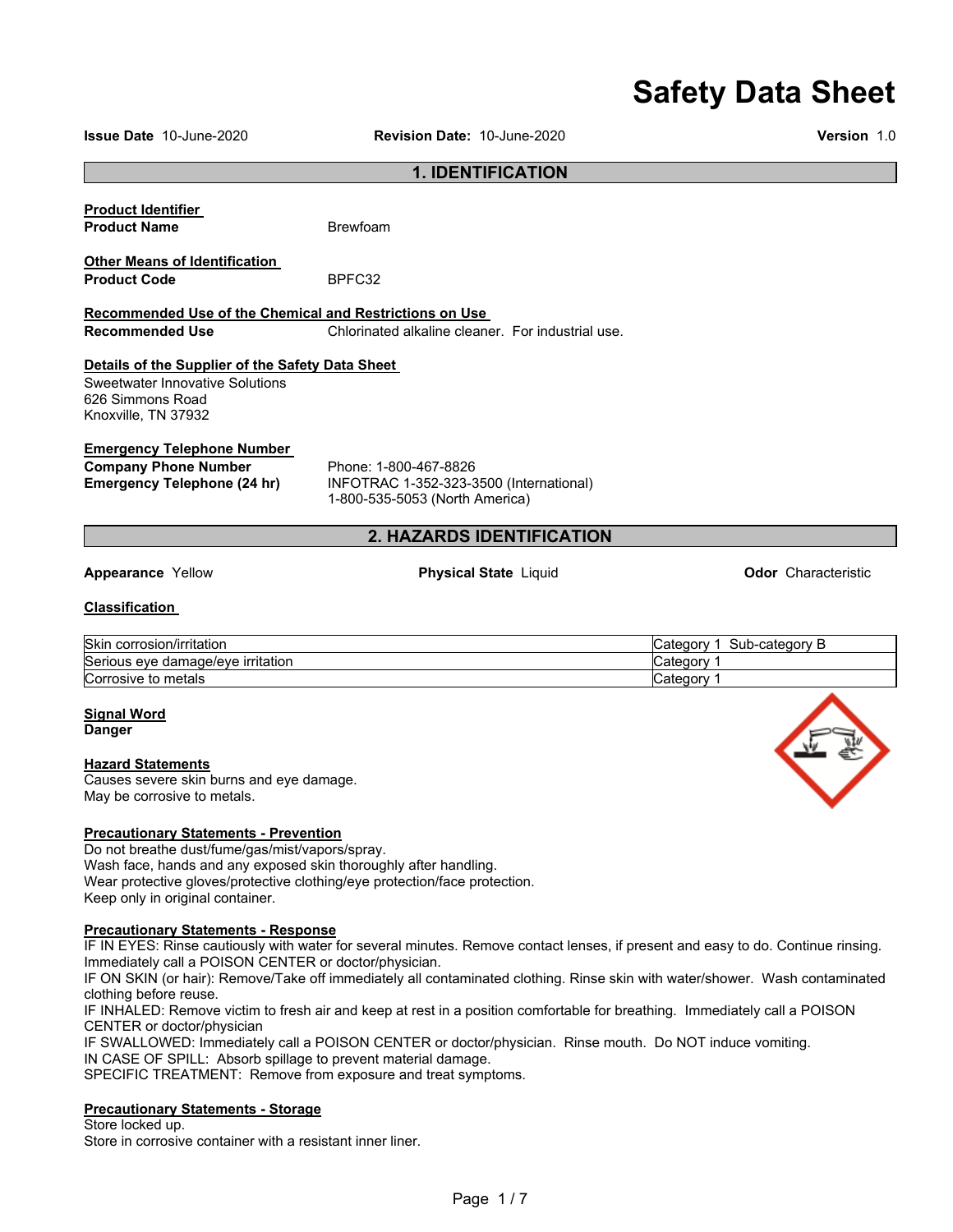#### **Precautionary Statements - Disposal**

Dispose of contents/container to an approved waste disposal plant.

#### **Other Hazards**

Very toxic to aquatic life with long lasting effects. Very toxic to aquatic life.

### **3. COMPOSITION/INFORMATION ON INGREDIENTS**

| <b>Chemical Name</b>    | <b>CAS No</b> | Weight-% |
|-------------------------|---------------|----------|
| Water                   | 7732-18-5     | 60-100   |
| Sodium Hydroxide        | 1310-73-2     | $7 - 13$ |
| Sodium Hypochlorite     | 7681-52-9     | 1-5      |
| Lauramine Oxide         | 1643-20-5     | 1-5      |
| Sodium Xylene Sulfonate | 1300-72-7     | 1-5      |

\*\*If Chemical Name/CAS No is "proprietary" and/or Weight-% is listed as a range, the specific chemical identity and/or percentage of composition has been withheld as a trade secret\*\*

#### **4. FIRST-AID MEASURES**

#### **First Aid Measures**

| <b>General Advice</b> | Immediately call a POISON CENTER or doctor/physician.                                                                                                                                                                            |
|-----------------------|----------------------------------------------------------------------------------------------------------------------------------------------------------------------------------------------------------------------------------|
| <b>Eye Contact</b>    | IF IN EYES: Rinse cautiously with water for several minutes. Remove contact lenses, if<br>present and easy to do. Continue rinsing. Immediately call a POISON CENTER or<br>doctor/physician. Contact lenses should be discarded. |
| <b>Skin Contact</b>   | IF ON SKIN (or hair): Remove/Take off immediately all contaminated clothing. Rinse skin<br>with water/shower. Wash contaminated clothing before reuse.                                                                           |
| Inhalation            | IF INHALED: Remove victim to fresh air and keep at rest in a position comfortable for<br>breathing. Call a physician or poison control center immediately.                                                                       |
| Ingestion             | IF SWALLOWED: call a poison control center or physician immediately. Never give<br>anything by mouth to an unconscious person. Rinse mouth. Drink plenty of water. Do not<br>induce vomiting.                                    |

#### **Most Important Symptoms and Effects**

| <b>Symptoms</b> | Causes severe skin burns and eve damage. |
|-----------------|------------------------------------------|
|-----------------|------------------------------------------|

#### **Indication of any Immediate Medical Attention and Special Treatment Needed**

**Notes to Physician <b>May aggravate pre-existing skin** disorders. Any lung condition may be aggravated.

# **5. FIRE-FIGHTING MEASURES**

#### **Suitable Extinguishing Media**

Water spray (fog). Carbon dioxide (CO2). Dry chemical. Foam.

#### **Unsuitable Extinguishing Media**

Not determined.

# **Specific Hazards Arising from the Chemical**

Product is not flammable.

#### **Hazardous Combustion Products**

Normal products of combustion.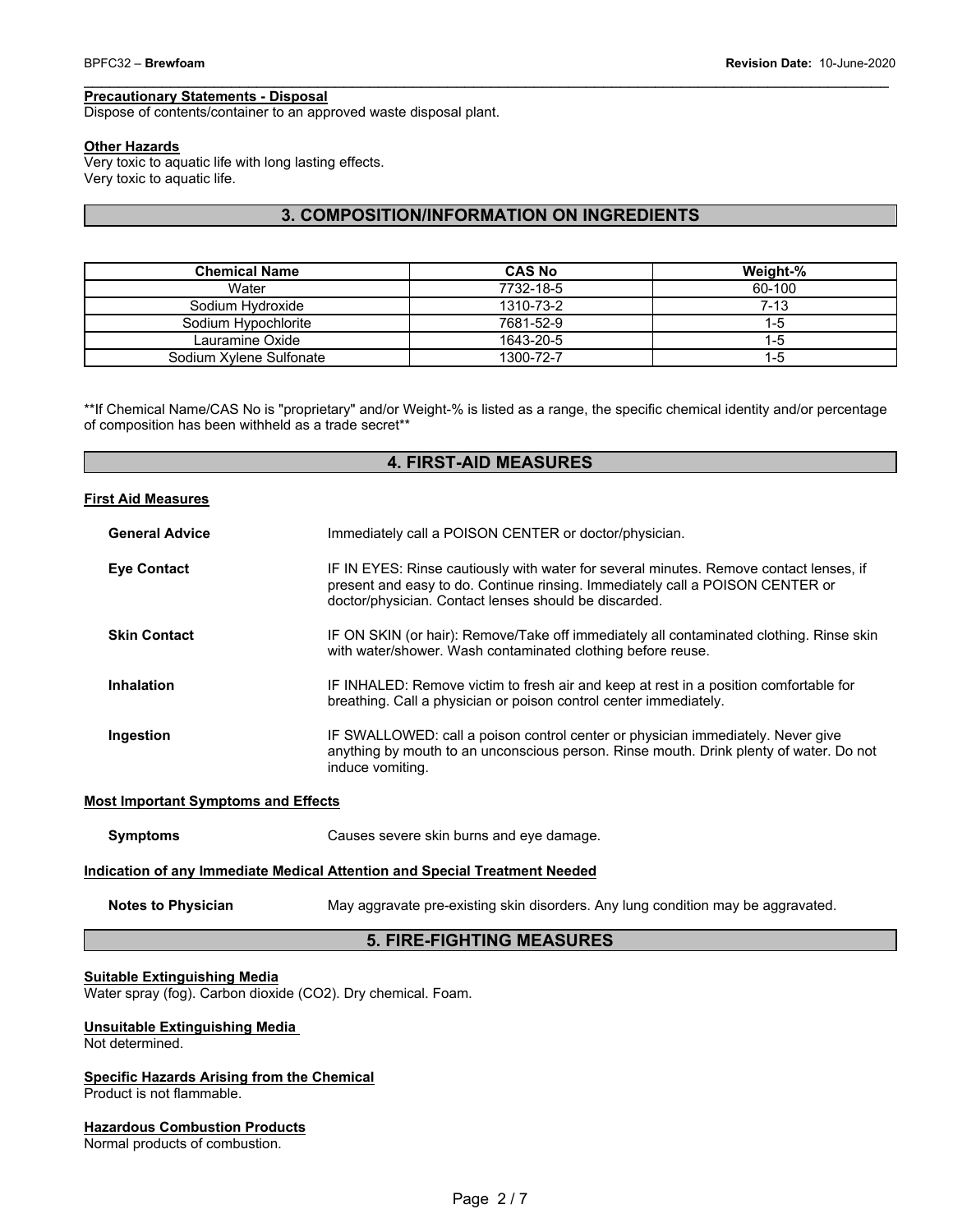#### **Protective Equipment and Precautions for Firefighters**

As in any fire, wear self-contained breathing apparatus pressure-demand, MSHA/NIOSH (approved or equivalent) and full protective gear.

|  |  | <b>6. ACCIDENTAL RELEASE MEASURES</b> |  |  |  |
|--|--|---------------------------------------|--|--|--|
|  |  |                                       |  |  |  |

|                                                      | Personal Precautions, Protective Equipment and Emergency Procedures                                                                                                                                |
|------------------------------------------------------|----------------------------------------------------------------------------------------------------------------------------------------------------------------------------------------------------|
| <b>Personal Precautions</b>                          | Use personal protection recommended in Section 8.                                                                                                                                                  |
| <b>Environmental Precautions</b>                     | Prevent from entering into soil, ditches, sewers, waterways and/or groundwater. See<br>Section 12, Ecological Information. See Section 13, Disposal Considerations, for additional<br>information. |
| Methods and Material for Containment and Cleaning Up |                                                                                                                                                                                                    |
| <b>Methods for Containment</b>                       | Prevent further leakage or spillage if safe to do so. For large spills, dike far ahead of liquid<br>spill for later disposal.                                                                      |
| <b>Methods for Clean-Up</b>                          | Contain and collect with an inert absorbent and place into an appropriate container for<br>disposal.                                                                                               |
|                                                      | 7. HANDLING AND STORAGE                                                                                                                                                                            |
| <b>Precautions for Safe Handling</b>                 |                                                                                                                                                                                                    |

**Advice on Safe Handling** Handle in accordance with good industrial hygiene and safety practice. Avoid contact with skin and eyes. Use personal protection recommended in Section 8. Wash face, hands, and any exposed skin thoroughly after handling. Do not breathe dust/fume/gas/mist/vapors/spray. For Industrial or professional use only.

#### **Conditions for Safe Storage, including any Incompatibilities**

| <b>Storage Conditions</b> | Keep container tightly closed and store in a cool, dry and well-ventilated place. Store locked<br>up. Keep from freezing. Protect from excessive heat. Keep out of the reach of children. |
|---------------------------|-------------------------------------------------------------------------------------------------------------------------------------------------------------------------------------------|
| Incompatible Materials    | Acids. Oxidizing agents. Iron. Rust. Copper. Cobalt. Nickel. Nitrogen compounds. Urea.<br>Organic materials.                                                                              |

# **8. EXPOSURE CONTROLS/PERSONAL PROTECTION**

#### **Exposure Guidelines**

| <b>Chemical Name</b>          | ACGIH TLV                   | OSHA PEL                                                         | <b>NIOSH IDLH</b>                                              |
|-------------------------------|-----------------------------|------------------------------------------------------------------|----------------------------------------------------------------|
| 3odium Hvdroxide<br>1310-73-2 | Ceiling: $2 \text{ mg/m}^3$ | TWA: $2 \text{ mq/m}^3$<br>(vacated) Ceiling: $2 \text{ ma/m}^3$ | IDLH: $10 \text{ mg/m}^3$<br>Ceiling: 2<br>' ma/m <sup>3</sup> |

#### **Appropriate Engineering Controls**

| <b>Engineering Controls</b> | Apply technical measures to comply with the occupational exposure limits. Eyewash |
|-----------------------------|-----------------------------------------------------------------------------------|
|                             | stations. Showers.                                                                |

#### **Individual Protection Measures, such as Personal Protective Equipment**

| <b>Eve/Face Protection</b>      | Wear goggles or chemical safety glasses. For Industrial or professional use only.                                                                                                                    |
|---------------------------------|------------------------------------------------------------------------------------------------------------------------------------------------------------------------------------------------------|
| <b>Skin and Body Protection</b> | Wear chemical-resistant gloves, footwear, and protective clothing appropriate for the risk of<br>exposure.                                                                                           |
| <b>Respiratory Protection</b>   | No respiratory protection is necessary during normal use conditions. In the case of<br>insufficient ventilation or if exposure limits are exceeded, use a suitable NIOSH/MSHA<br>respiratory device. |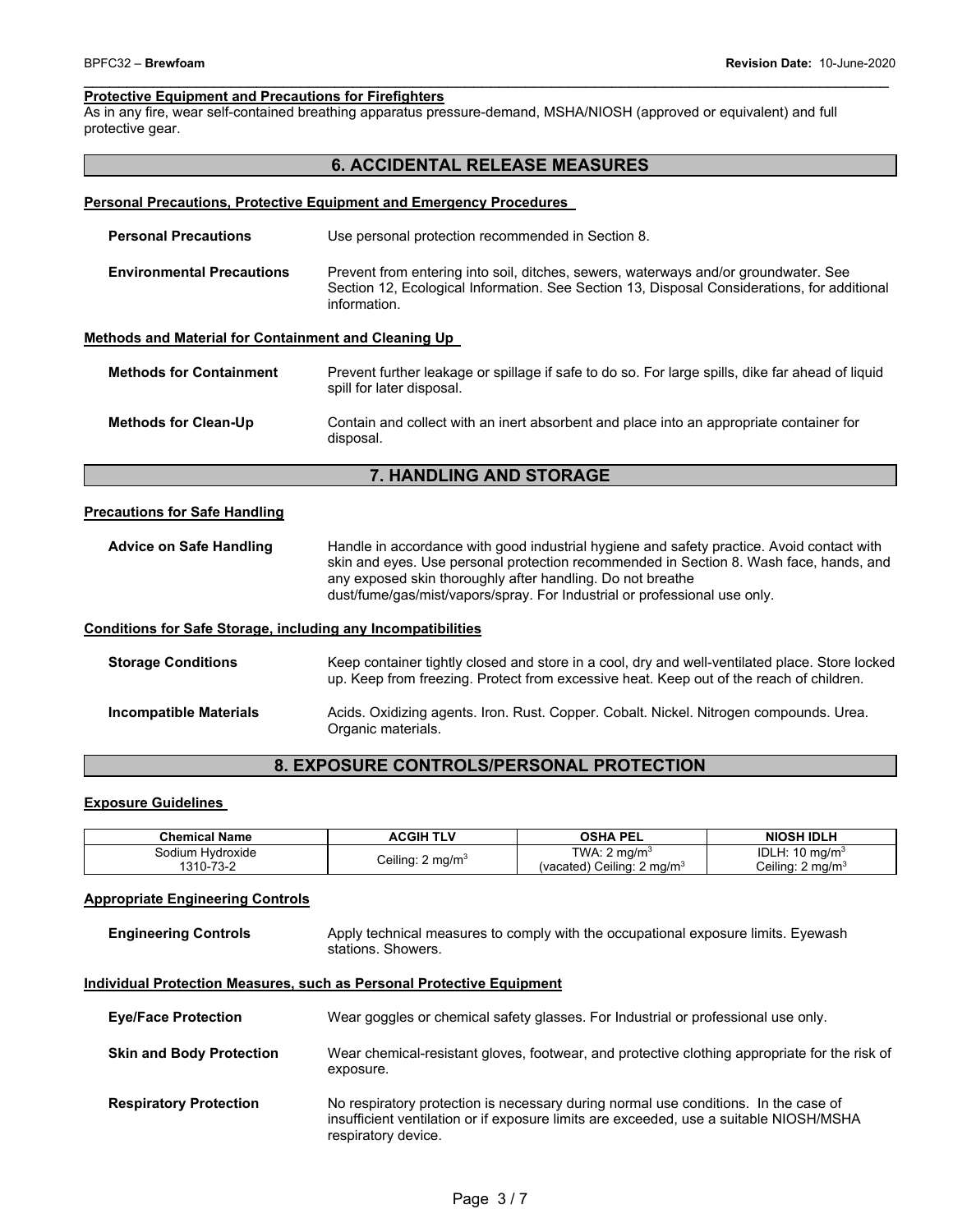**General Hygiene Considerations** Wash contaminated clothing before reuse. Wash face, hands and any exposed skin thoroughly after handling.

#### **9. PHYSICAL AND CHEMICAL PROPERTIES Information on Basic Physical and Chemical Properties Physical State** Liquid **Appearance** Clear **Odor** Characteristic **Color** Yellow **Odor Threshold** Not determined **Property Values Property Property Remarks • Method pH** >12.0 **Melting Point/Freezing Point ~ 0 °C / 32 °F<br>Boiling Point/Boiling Range ~ 100 °C / 212 °F Boiling Point/Boiling Range Flash Point Flash Point Point Point Point Point Point Point Point Point Point Point Point Point Point Point Point Point Point Point Point Point Point Point Point Point Point Point Point Point Point Point Point Point Point Point Point Evaporation Rate Not determined Flammability (Solid, Gas)** Liquid-not applicable **Upper Flammability Limits** Not determined **Lower Flammability Limit** Not determined **Vapor Pressure**  Not determined **Vapor Density Not determined Specific Gravity** 1.16 **Water Solubility Completely soluble**   $@$  25 °C (77 °F) **Solubility in other solvents** Not determined **Partition Coefficient Not determined Autoignition Temperature** Not determined **Decomposition Temperature** Not determined **Kinematic Viscosity Not determined Dynamic Viscosity Not determined Explosive Properties None known Oxidizing Properties Not determined**

#### **10. STABILITY AND REACTIVITY**

#### **Reactivity**

Not reactive under normal conditions.

#### **Chemical Stability**

Stable under recommended storage conditions.

#### **Possibility of Hazardous Reactions**

None under normal processing.

#### **Hazardous Polymerization**

Hazardous polymerization does not occur.

#### **Conditions to Avoid**

Elevated temperatures. Keep from freezing. Reacts with incompatible materials.

#### **Incompatible Materials**

Acids. Oxidizing agents. Iron. Rust. Copper. Cobalt. Nickel. Nitrogen compounds. Urea. Organic materials.

#### **Hazardous Decomposition Products**

Oxygen when exposed to copper, nickel, cobalt, iron or iron compounds. Chlorine gas when exposed to acid.

#### **11. TOXICOLOGICAL INFORMATION**

#### **Information on Likely Routes of Exposure**

**Product Information** 

**Eye Contact Causes severe eye damage.** 

**Skin Contact Causes severe skin burns.**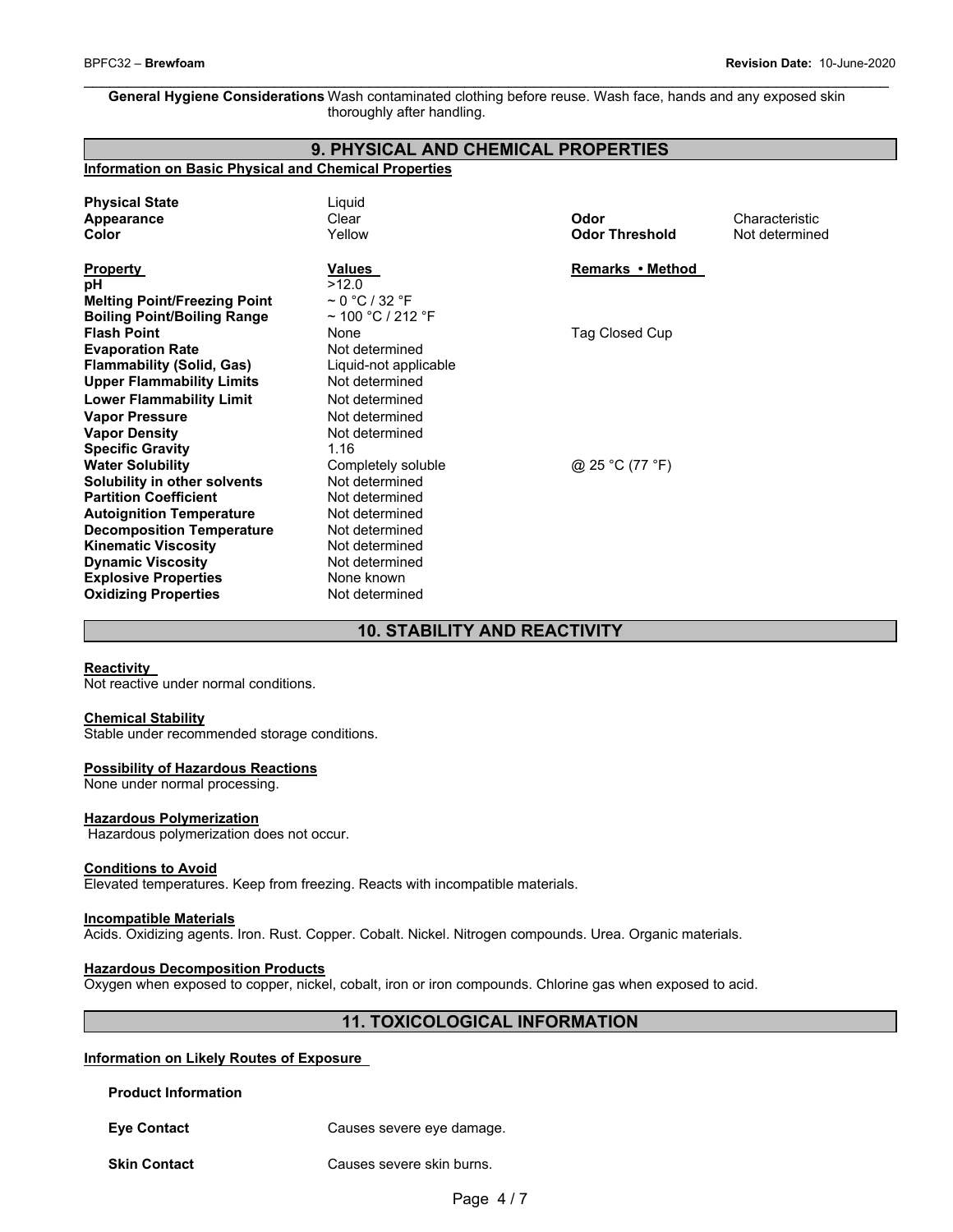**Inhalation Avoid breathing vapors or mists.** 

**Ingestion Do not taste or swallow.** 

#### **Component Information**

| <b>Chemical Name</b>                 | Oral LD50                    | <b>Dermal LD50</b>             | <b>Inhalation LC50</b>   |
|--------------------------------------|------------------------------|--------------------------------|--------------------------|
| Sodium Hydroxide<br>1310-73-2        | $=$ 300 - 500 mg/kg (Rat)    | $>$ 2000 mg/kg (Rabbit)        | $\overline{\phantom{0}}$ |
| Sodium Hypochlorite<br>7681-52-9     | $= 8200$ mg/kg (Rat)         | $>$ 10000 mg/kg (Rabbit)       | $\overline{\phantom{0}}$ |
| Lauramine Oxide<br>1643-20-5         | $> 600$ mg/kg (Rat) (14days) | > 2000 mg/kg (Rabbit) (14days) | $\overline{\phantom{0}}$ |
| Sodium Xylene Sulfonate<br>1300-72-7 | = 7200 mg/kg (Rat)           |                                | $\overline{\phantom{0}}$ |

#### **Information on Physical, Chemical and Toxicological Effects**

**Symptoms** Please see section 4 of this SDS for symptoms.

#### **Delayed and Immediate Effects as well as Chronic Effects from Short and Long-Term Exposure**

**Carcinogenicity** The table below indicates whether each agency has listed any ingredient as a carcinogen. However, the product as a whole has not been tested.

| <b>Chemical Name</b>                       | <b>ACGIH</b> | <b>IARC</b> | <b>NTP</b> | <b>OSHA</b> |
|--------------------------------------------|--------------|-------------|------------|-------------|
| odiumے<br><b>Hypochlorite</b><br>7681-52-9 |              | Group 3     |            |             |

*IARC (International Agency for Research on Cancer) Group 3 IARC components are "not classifiable as human carcinogens"* 

**Chronic Toxicity** Chronic exposure may cause liver, kidney and/or blood disorders.

#### **Numerical Measures of Toxicity**

Not determined

## **12. ECOLOGICAL INFORMATION**

#### **Ecotoxicity**

Toxic to aquatic life with long lasting effects.

#### **Component Information**

| <b>Chemical Name</b>             | Algae/aquatic<br>plants                           | <b>Fish</b>                                                                                                                                                                                                                                                                                                                                                                                                                               | <b>Toxicity to</b><br>microorganisms | Crustacea                                                                                     |
|----------------------------------|---------------------------------------------------|-------------------------------------------------------------------------------------------------------------------------------------------------------------------------------------------------------------------------------------------------------------------------------------------------------------------------------------------------------------------------------------------------------------------------------------------|--------------------------------------|-----------------------------------------------------------------------------------------------|
| Sodium Hydroxide<br>1310-73-2    |                                                   | 45.4: 96 h Oncorhynchus mykiss mg/L LC50 static                                                                                                                                                                                                                                                                                                                                                                                           |                                      |                                                                                               |
| Sodium Hypochlorite<br>7681-52-9 | 0.095:24h<br>Skeletonema<br>costatum mg/L<br>EC50 | 0.06 - 0.11: 96 h Pimephales promelas mg/L LC50<br>flow-through 4.5 - 7.6: 96 h Pimephales promelas<br>mg/L LC50 static 0.4 - 0.8: 96 h Lepomis<br>macrochirus mg/L LC50 static 0.28 - 1: 96 h Lepomis<br>macrochirus mg/L LC50 flow-through 0.05 - 0.771:<br>96 h Oncorhynchus mykiss mg/L LC50 flow-through<br>0.03 - 0.19: 96 h Oncorhynchus mykiss mg/L LC50<br>semi-static 0.18 - 0.22: 96 h Oncorhynchus mykiss<br>mg/L LC50 static |                                      | 2.1: 96 h Daphnia<br>magna mg/L EC50 0.033<br>- 0.044: 48 h Daphnia<br>magna mg/L EC50 Static |
| Lauramine Oxide<br>1643-20-5     | 0.19 mg/L (72hr)                                  | 2.67 mg/L (96hr)                                                                                                                                                                                                                                                                                                                                                                                                                          |                                      | 3.1 mg/L (48hr)                                                                               |

#### **Persistence/Degradability**

Not determined

**Bioaccumulation** 

Not determined

# **Mobility**

Not Determined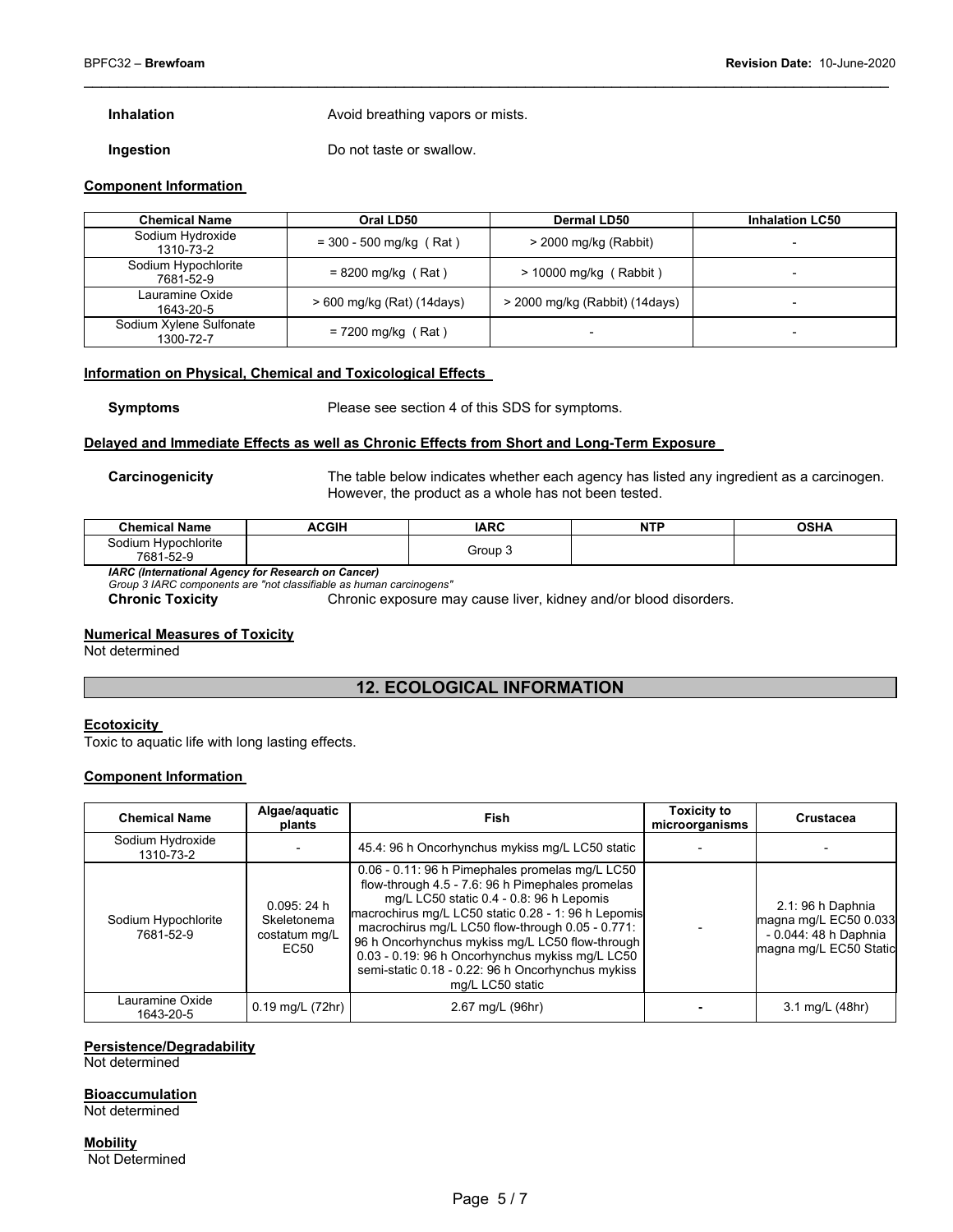### **Other Adverse Effects**

Not determined

### **13. DISPOSAL CONSIDERATIONS**

#### **Waste Treatment Methods**

| <b>Disposal of Wastes</b>     | Disposal should be in accordance with applicable regional, national and local laws and<br>regulations. |
|-------------------------------|--------------------------------------------------------------------------------------------------------|
| <b>Contaminated Packaging</b> | Disposal should be in accordance with applicable regional, national and local laws and<br>regulations. |

#### **California Hazardous Waste Status**

| <b>Chemical Name</b>          | <b>California</b><br>ı Hazardous Waste Status |  |
|-------------------------------|-----------------------------------------------|--|
| Sodium Hydroxide<br>1310-73-2 | Toxic<br>Corrosive                            |  |
|                               |                                               |  |

| <b>14. TRANSPORT INFORMATION</b> |                                                                                                                                |  |  |  |
|----------------------------------|--------------------------------------------------------------------------------------------------------------------------------|--|--|--|
| <b>Note</b>                      | Please see current shipping paper for most up to date shipping information, including<br>exemptions and special circumstances. |  |  |  |
| <u>DOT</u>                       | UN3266, Corrosive Liquid, Basic, Inorganic, NOS(Containing Sodium Hydroxide), 8 PG II                                          |  |  |  |
| <b>IATA</b>                      |                                                                                                                                |  |  |  |
| <b>IMDG</b>                      |                                                                                                                                |  |  |  |

# **15. REGULATORY INFORMATION**

#### **International Inventories**

# **TSCA** Listed

**Legend:** 

*TSCA - United States Toxic Substances Control Act Section 8(b) Inventory* 

*DSL/NDSL - Canadian Domestic Substances List/Non-Domestic Substances List* 

*EINECS/ELINCS - European Inventory of Existing Chemical Substances/European List of Notified Chemical Substances* 

*ENCS - Japan Existing and New Chemical Substances* 

*IECSC - China Inventory of Existing Chemical Substances* 

*KECL - Korean Existing and Evaluated Chemical Substances* 

*PICCS - Philippines Inventory of Chemicals and Chemical Substances* 

#### **US Federal Regulations**

#### **CERCLA**

| <b>Chemical Name</b> | <b>Hazardous Substances RQs</b> | <b>CERCLA/SARA RO</b> | <b>Reportable Quantity (RQ)</b> |
|----------------------|---------------------------------|-----------------------|---------------------------------|
| Sodium Hydroxide     | 1000 lb                         |                       | RQ 1000 lb final RQ             |
| 1310-73-2            |                                 |                       | RQ 454 kg final RQ              |
| Sodium Hypochlorite  | 100 lb                          |                       | RQ 100 lb final RQ              |
| 7681-52-9            |                                 |                       | RQ 45.4 kg final RQ             |

#### **SARA 311/312 Hazard Categories**

| <b>Acute Health Hazard</b>   | Yes  |
|------------------------------|------|
| <b>Chronic Health Hazard</b> | Yes  |
| <b>Reactive Hazard</b>       | Yes. |